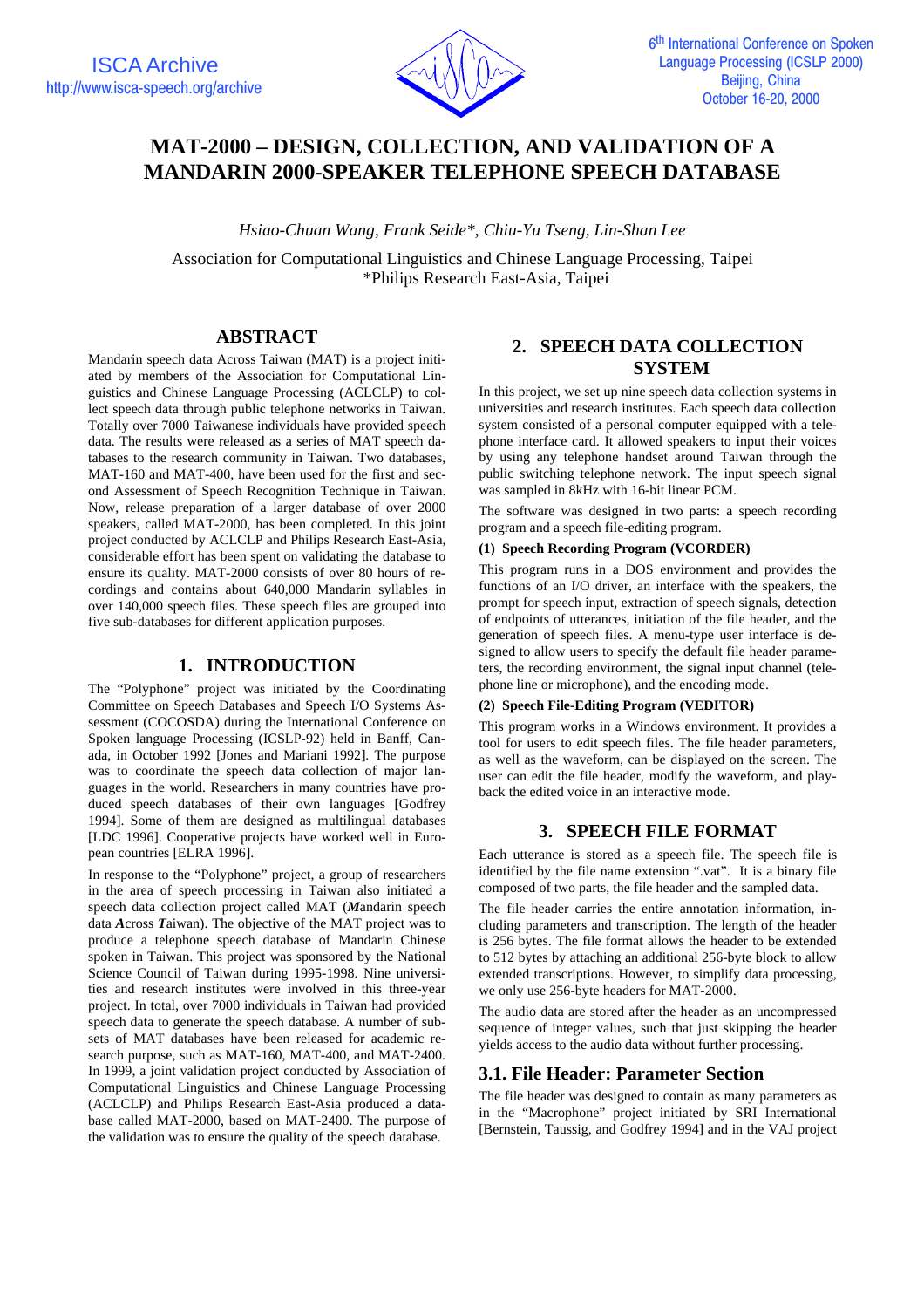initiated by Texas Instruments [Kudo et al. 1994]. There are 28 parameters and 3 blocks defined in the file header. The parameters in the header can be grouped into several categories.

- 1. Basic data including the header length, the sampled data length, the recording date, the recording time, the recording site, and the database name.
- 2. Data type including the encoding type, the sampling rate, and the number of bits per sample.
- 3. Content description including the prompting sheet number, the item number, and the number of transcribed characters of the recorded utterance.
- 4. Speaker's personal data including the speaker's gender, age, accent, education level, mother tongue, daily language, and residence.
- 5. Speaking style and quality including the speaking rate, articulation, effort, mode, and quality.
- 6. Signal conditions including the signal condition and signal quality.

# **3.2. File Header: Transcription Section**

Two more blocks are used to store the graphemic transliteration (Chinese characters) and the phonetic transcription. The maximum number of transliterated Chinese characters is 27. This is enough to pronounce an ordinary sentence.

Chinese characters are represented in Big-5 code. In MAT-2000, all graphemic symbols are represented as double-byte Big-5 codes, including the spelled roman letters and digits. ASCII characters are not allowed. To ensure a one-to-one correspondence with the phonetic transcription, the transliteration contains only actually spoken items; punctuation marks, spaces, or other unpronounced tokens are not allowed. With this, every Big-5 character corresponds to a single phonetic symbol (Chinese syllable or a English letter).

The phonetic symbols are denoted in a tonal pinyin notation (plain ASCII). In MAT-2000, the pinyin set was extended by:

- 1. the syllables "be1", "pe1", and "fe1" (bopomofo spelling)
- 2. (spelled) English letters (e.g. "A")
- 3. an optional two-digit tone syntax.

The latter means that every syllable has a one or two-digit tone marker. In the standard cases, a single digit (1-5) is used (5 stands for the neutral tone). Double digits are used to denote tone sandhi by appending the default tone as well as the actually spoken tone to the base syllable (e.g. "wu32 bai3"). In addition, this notation is used when the tone deviates from the citation form while still being valid (e.g. "gou3 gou31") and in clear cases of neutralization ("ba4 ba45").

### **3.3. Sampled Data**

The sampled data of the speech signals are in binary format. This sequence of sampled data retains the waveform of the recorded utterance as well as its preceding and succeeding silent portions. After a speech file is edited, the silence portion is set to about 0.5 seconds before and after the speech signal. This allows the user to get the background noise information from the retained silent portions.

For the MAT data collection, the sampling rate is 8 kHz, and the audio data is encoded as 16-bit linear PCM in little-endian convention (the lower-order byte is stored first).

# **4. MATERIAL DESIGN**

### **4.1 Spoken Material**

The spoken material was designed for the generation of speech models and evaluation of Mandarin telephone-based speech recognition systems. The framework of the material design was created by Dr. Chiu-Yu Tseng of Academia Sinica [Tseng 1995]. The material was extracted from two text corpora of 77,324 lexical entries and 5,353 sentences. Forty sets of speech material were produced to generate the prompting sheets. A brief description of the speech material is given as follows.

- 1. By design, they cover 407 base-syllables without concerning the tones in Mandarin Chinese. In addition, "be1", "pe1", and "fe1" are contained since quite a few speakers "spelled out" the bopomofo symbols of some syllables.
- 2. They contain 1062 words with two to four syllables in each word. These words cover 338 tone combinations and 1351 voiced vs. voiced/unvoiced combinations.
- 3. They contain 400 sentences with at most 27 Chinese characters in each sentence. These sentences cover 399 basesyllables, 289 tone combinations, and 1434 voiced vs. voiced/unvoiced combinations.

The prompt sheets also contained 200 different numbers of five different types. A set of examples is shown below. Their pronunciation is transcribed in pinyin shown in parentheses:

- 1. Digit strings 118 2720 (yi1 yi1 ba1 er4 qi1 er4 ling2).
- 2. Dates  $2<sup>nd</sup>$  of October (shi2 yue4 er4 ri4)
- 3. Times 10:33 am (shang4 wu3 shi2 dian3 san1 shi2 san3 fen1)
- 4. Prices 1341 dollars (yi1 qian1 san1 bai3 si4 shi2 yi1 yuan2)
- 5. Car plates (English spelled letters and digit string) WB 4522 ("W" "B" si4 wu3 er4 er4)

# **4.2. Prompting Sheet**

The prompting sheets are designed to guide speakers as they input speech data. The necessary information for speakers is given on the first page. This page has nine questions used to gather information about the speaker, such as the speaker's gender, age, language background, education level, and residence. The speaker's responses to these questions are collected as spontaneous speech data. The second page contains 57 items. The speaker is asked to read these items following instructions given by the system. These items are grouped into four parts:

- 1. 5 numbers spoken in different ways (prompting items no.  $10 - 14$ ),
- 2. 12 isolated Mandarin syllables (items no.  $15 26$ ),
- 3. 30 isolated words of  $2 \sim 4$  characters (item no.  $27 56$ ),
- 4. 10 phonetically balanced sentences (items no. 57 66).

These materials are arranged into 40 phonetically rich sets so that 40 prompting sheets are accordingly generated. That means that a speaker can provide utterances with as many syllables and phonetic combinations as possible.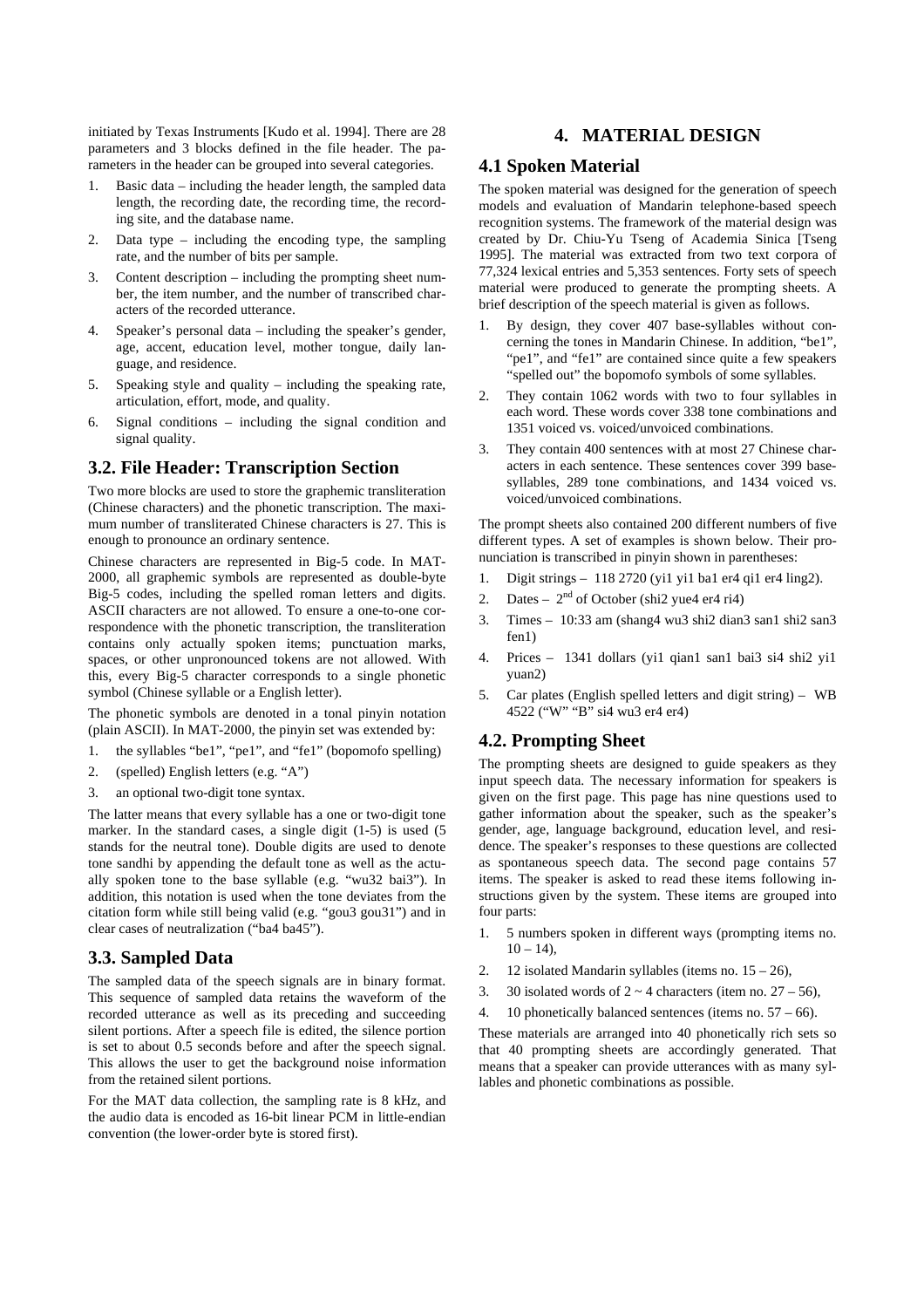# **5. DATABASE DESIGN**

Each utterance provided by a speaker is stored as a separate speech file. Sixty-six files correspond to 66 prompting items that are collected from each speaker. As shown in Table 1, the speech data is arranged into five subsets according to the five parts in the prompting sheet described in the previous section.

| <b>Subset</b> | <b>Type</b>                       | <b>Items</b> |
|---------------|-----------------------------------|--------------|
| MATDB-1       | spontaneous, prompting items      | $1 - 9$      |
| MATDB-2       | read, numbers                     | $10 - 14$    |
| MATDB-3       | read, isolated Mandarin syllables | $15 - 26$    |
| MATDB-4       | read, isolated words              | $27 - 56$    |
| MATDB-5       | read, sentences                   | $57 - 66$    |

*Table 1. Database subsets.*

The speech-file editing program VEDITOR and the conversion program VATWAV are provided. The latter is for converting the speech file (.vat) to a standard wave file (.wav).

# **6. DATABASE VALIDATION**

The MAT-2000 release was prepared in a joint databasevalidation project by ACLCLP and Philips Research East-Asia. Database validation often means checking a database against certain acceptance criteria. In our case, it meant ensuring the quality of the MAT-2000 release, as a combination of checking and correcting. The specific goals were to ensure correctness of annotations (transcriptions and parameters), enhanced consistency (the data was collected at nine different sites), and formal fulfillment of the specification (e.g. pinyin syntax).

MAT-2000 should contain speech data from 1000 speakers per gender. We started with data from 2444 speakers that had already been partly processed: The 9 spontaneous items had been manually transcribed; for the remaining items, initial transcriptions had been inserted from the prompt sheets; and corrections and quality annotations had been made partially.

During our work, we encountered various special cases that required us to refine the specification, either because these cases had not been anticipated, or details were left open. These cases are described in the sections below.

Utterances were specified to be unusable if a syllable was cut in the middle, or the recording was otherwise inappropriate. The latter criterion was also more precisely defined during validation (see below). We also decided that a speaker with over 50% of unusable files was to be marked entirely unusable.

### **6.1. The Process**

The total number of files to process was 163,215, so efficiency was key – saving one second per file would yield an overall saving of 45 working hours. Work was split into two phases:

- 1. Audit all files and identify case that required correction as efficiently as possible, using efficiency-optimized tools.
- 2. Correct these cases and verify corrections.

In phase 1, 15% of all files were identified as problem cases.

#### **6.1.1. Phase 1: Initial verification**

First, a speech recognizer did a forced alignment of the speech data to verify leading/trailing silence; silence over 0.5s was cut.

Then, validators checked all files for annotation errors using a special tool based on GNU Emacs (a free text editor popular in

the UNIX / Linux world that has a powerful built-in programming language). It displays filenames and annotations (transliteration, transcription, audio-assessment parameters) of all 66 utterances of one speaker in a text-editor window. With a single keystroke, the validator could mark the annotation of an utterance as correct (verified), advance the cursor to the next utterance, and also play this next file back, all in one step.

Thus, processing of most of the initially correct 85% recordings merely required the playback time of the file plus a single key stroke. For the remaining 15% erroneous files, the type of the error (transliteration, transcription, signal-condition annotation, noise annotation, etc.) was marked for further processing using other hot keys. To ensure the correctness of the initial verification stage, 10% was checked again by another person.

#### **6.1.2. Phase 2: Correction**

For efficient correction, data was grouped by error type. The most important annotation errors (transliteration) were corrected first. All modifications were verified by a second person. When a second less important error was detected, it was marked, to be fixed and again verified in the next round, and so on. In the most complicated cases, 7 iterations were required.

#### **6.1.3. Automatic specification verification**

Automated tools were used to verify pinyin syntax (typing errors were a frequent source of errors) and character/pinyin correspondence. A semi-automatic process was used to check and fix speaker statistics in the headers (from the 9 spontaneous items). However, manual verification was needed since, e.g., some speakers gave obviously wrong gender information.

#### **6.2. Transcriptions**

The transcription must represent what was actually spoken. When speakers deviated from the prompt sheet, existing transcriptions (mostly derived from the prompt sheets) were often inaccurate and needed correction. Some cases even fell out of the specification. We encountered the following cases:

- 1. Sentence read incompletely or with modifications; or transcription was even completely different (e.g. due to mixed-up prompt sheets).
- 2. For a character with multiple valid pronunciations (e.g. er4 / liang3), the transcribed syllable was not the actually spoken one; or a character's pinyin syllable had been corrected already but in a wrong way or with a typing error.
- 3. A character is spoken as a valid syllable that is no correct pronunciation of that character (mis-reading; metathesis).
- 4. Extraneous speech (hesitations, false starts, restarts), but consisting solely of valid Mandarin syllables (see also 7.).
- 5. Character spelled out in bopomofo ("bang be ang bang", frequently found in the isolated syllable sub-database, and occasionally for an entire sentence). The bopomofo symbols "be", "pe", and "fe" are not valid Mandarin syllables.
- 6. Wrong tone transcription due to tone sandhi, neutralization, or some unsystematic but acceptable tone deviation from the citation form.
- Malformed syllables (e.g. stutter, restart without completing the syllable, or any other abnormal speaking like laughter, speech impediments, whispering etc.)
- 8. Non-Mandarin speech (e.g. English words; two speakers read the entire prompt sheet in Taiwanese dialect).